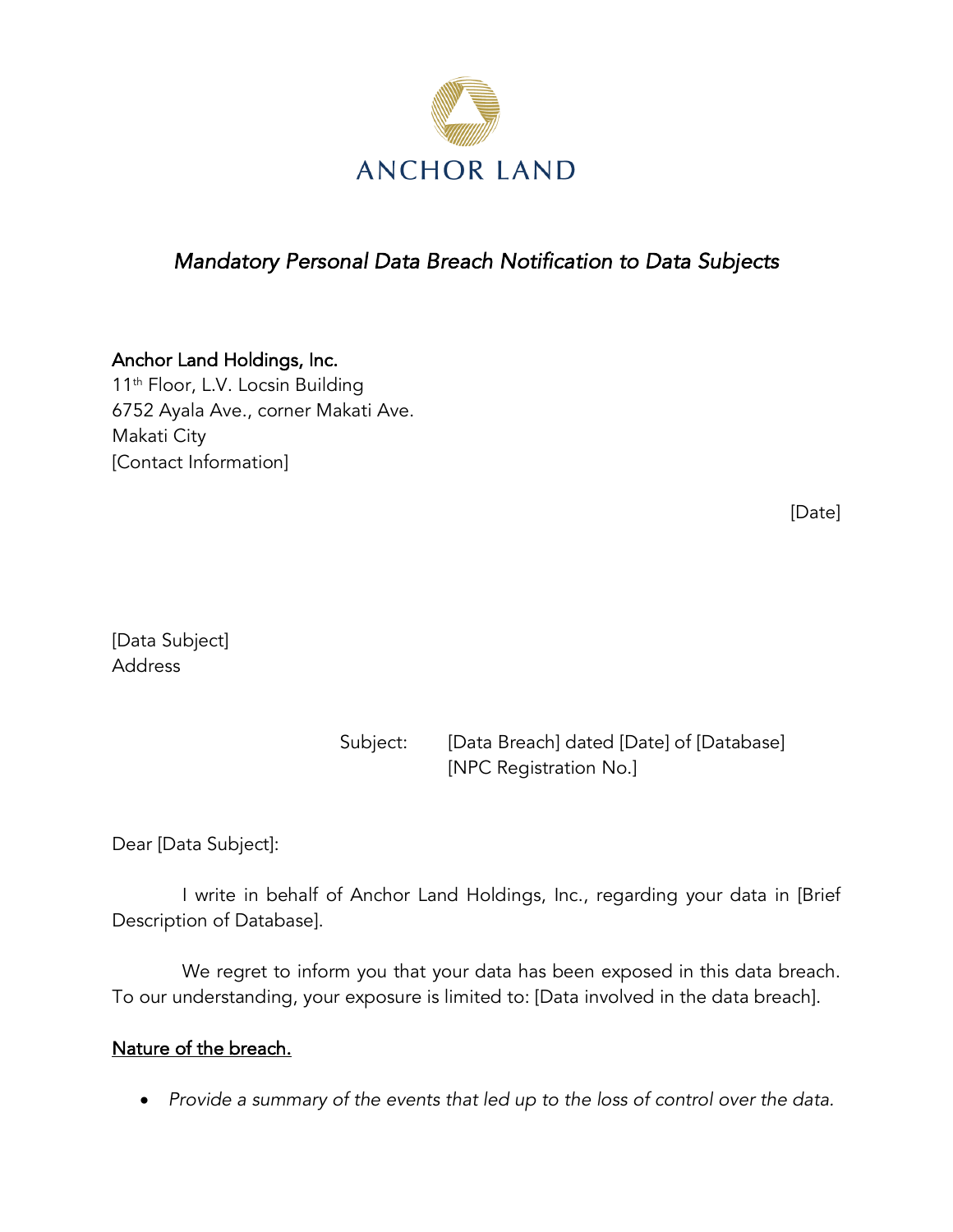• *Describe the likely consequences of the personal data breach.*

#### Measures taken to address the breach.

- *Provide information on the measures taken or proposed to be taken to address the breach and to secure or recover the personal data that were compromised.*
- *Include actions taken to inform affected individuals of the incident. In case the notification has been delayed, provide reasons.*
- *Describe the measures being taken to prevent a recurrence of the incident.*

## Measures taken to reduce the harm or negative consequences of the breach.

• *Describe actions taken to mitigate or limit possible harm, negative consequences, damage or distress to those affected by the incident.*

## Assistance to be provided to the affected data subjects.

• *Include information on any assistance to be given to affected individuals.*

Do not hesitate to contact our Data Protection Officer for further information:

| Data Protection Officer | [Name]                            |
|-------------------------|-----------------------------------|
|                         | 15/F L.V. Locsin Building 6752    |
|                         | Ayala Ave., cor. Makati Ave.,     |
|                         | Makati City                       |
|                         | alhidataprivacy@anchorland.com.ph |
|                         | [Telephone]                       |

We undertake to provide more information to you as soon as they become available.

Yours sincerely,

Anchor Land Holdings, Inc.

Digna Elizabeth L. Ventura